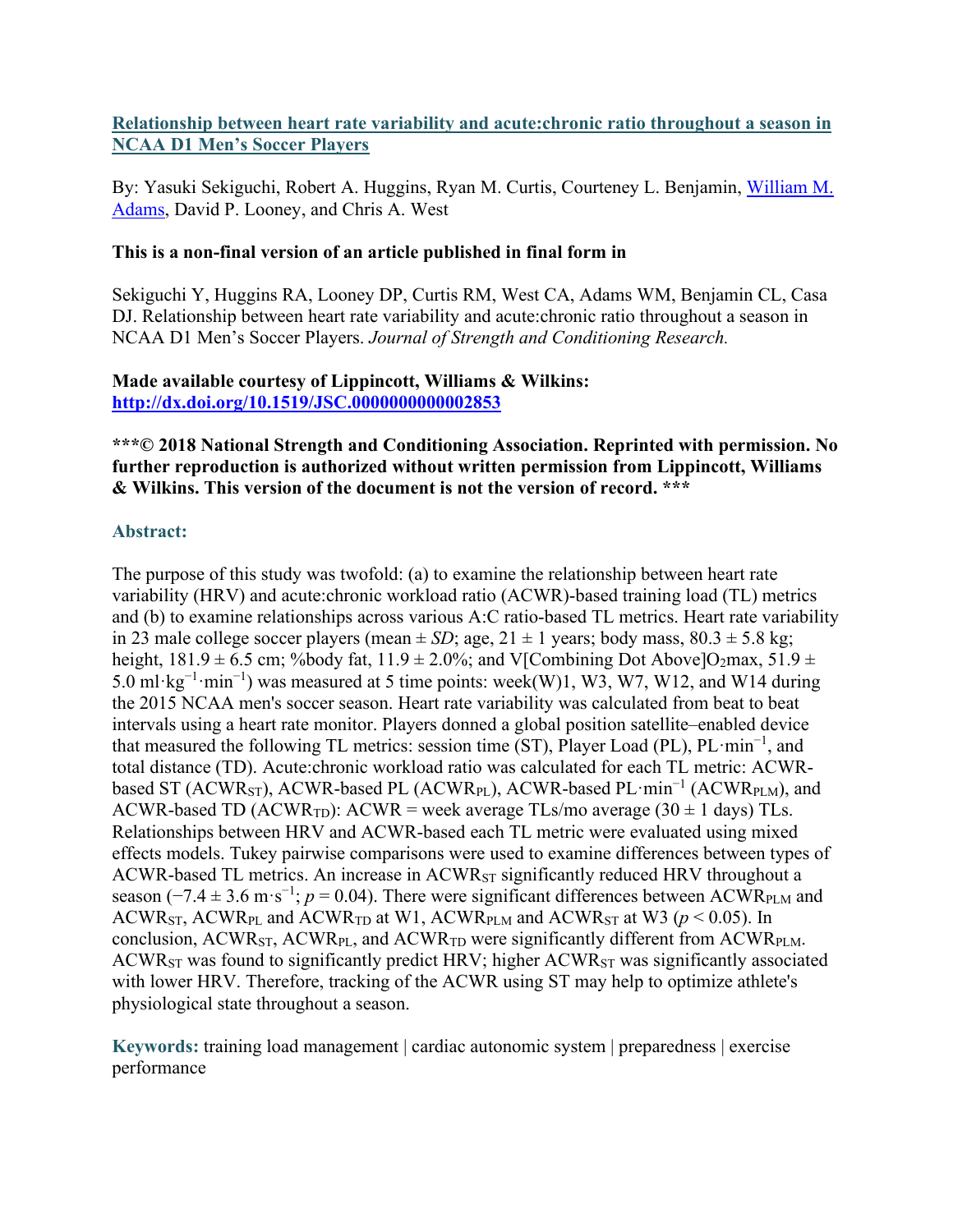## **Article:**

## **INTRODUCTION**

Achieving peak performance in sport is crucial for obtaining desirable results and requires optimal training and preparation for athletes to excel during competition. Coaches, sports scientists, and medical personnel have been attracted to monitoring athletes' training load (TL) through a global position satellite (GPS) monitoring (36), session rating of perceived exertion (RPE) (21), perceived fatigue (35), performance testing (15), and biomarkers (3), and to evaluate adaptations to training and accumulated fatigue for making data-driven decisions to maximize athlete performance and prevent injury (34).

Heart rate variability (HRV) is an example of a noninvasive method used to monitor changes in cardiovascular regulation, which is regulated by autonomic activation of the sympathetic and parasympathetic pathways (2). Changes in HRV is highly related to overall training adaptations and physiological state such as readiness (2,5,7,23,38), with data showing that an increased maximal oxygen consumption is associated with an increase in HRV (29). Also, athletes with increased HRV before the start of training demonstrated improved performance after training compared to athletes with decreased HRV (38). Overtraining in swimmers reduced HRV (25.6%) compared with baseline values; however, as HRV decreased over time, values returned to baseline or peaked during tapering periods, leading to successful competitions (12). Thus, HRV as heart rate–derived markers of autonomic nerve system (HR-ANS) have demonstrated associations with exercise performance and fatigue.

Athlete's TLs are also related to exercise performance and HR-ANS. Extremely high TLs may result in accumulated fatigue and potentially overtraining syndrome, which may lead to performance decrements and chronic maladaptation (1,34). One quantifiable method exhibiting promise in the detection of overtraining, fatigue, and onset or risk of injury is the use of the acute:chronic workload ratio (ACWR) that uses session time (ST), RPE, and distance covered as TL (4,13,14,18–20,34). If when chronic TL is progressively increased to high level, athlete's fitness can be increased, which leads to experiencing minimal fatigue caused by acute TL (34).

When the ACWR was above 1.5, the risk of injury was 2–4 times greater within the next 7 days (13). The theory for this phenomenon is that the ACWR provides information about whether the athlete's acute TL is greater, less than, or equal to the TL that the athlete has been prepared for during the chronic period (20), and when acute TL is higher than the level that athlete is ready to tolerate, acute TL increases in fatigue and the risk of injury (34). Thus, the ACWR is potentially associated with the athlete's HRANS, although it is currently only used for injury prevention purposes.

Heart rate variability is routinely assessed throughout training to measure an athlete's HR-ANS as a noninvasive and easy method. Because the ACWR has been associated with fatigue, the ACWR could influence on HR-ANS. However, no studies have examined the relationships between HRV and the ACWR. Previous researches have examined the ACWR-based various TL metrics, such as distance covered, RPE, and ST. However, no study has investigated the relationships between the ACWR-based various TL metrics. Thus, the first purpose of this study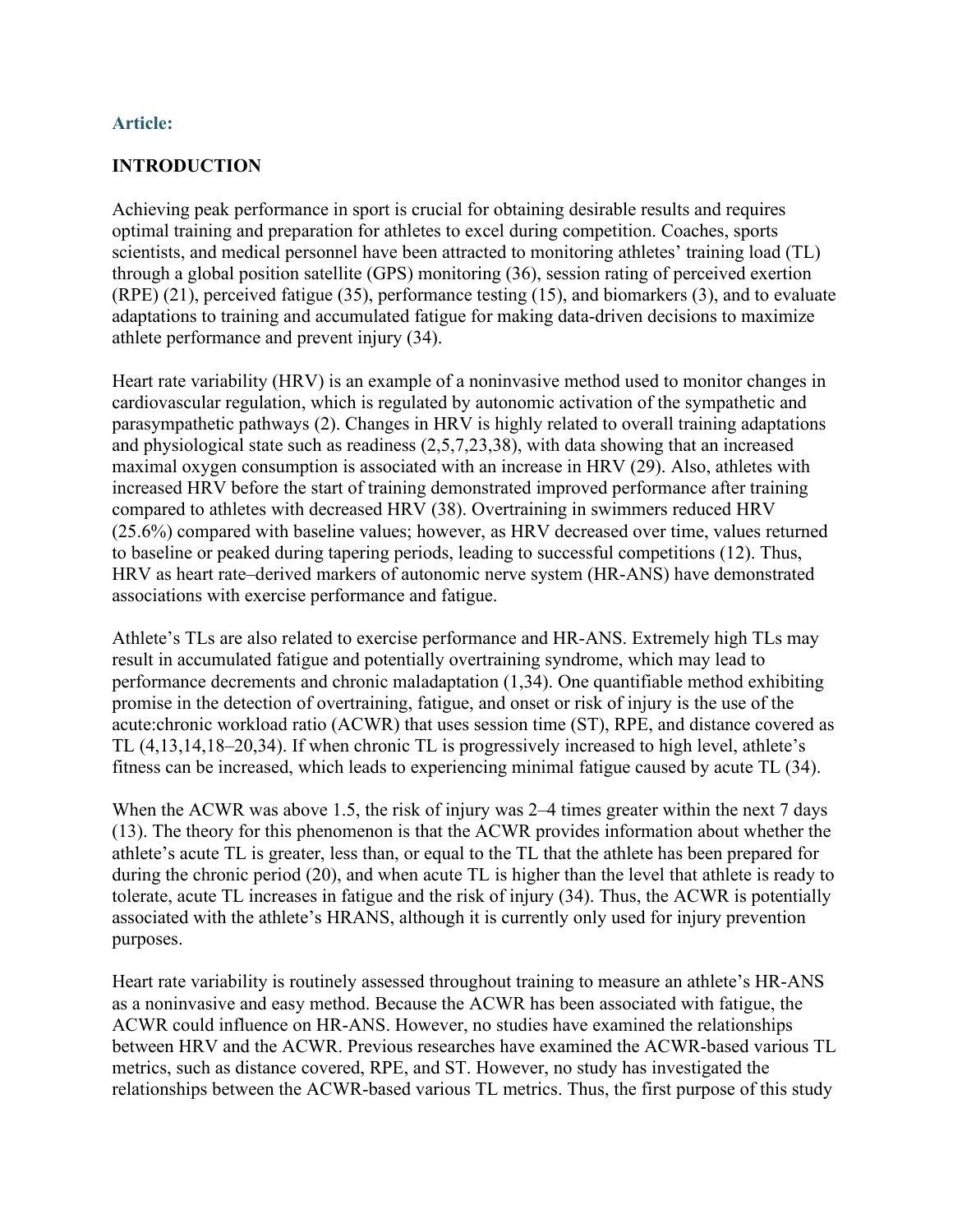was to examine the relationship between HRVand ACWR-based various TL metrics in collegiate soccer. Also, the second purpose of this study was to examine the relationship across various TL metrics from which the ACWR can be calculated in collegiate soccer.

# **METHODS**

## Experimental Approach to the Problem

This study was an observational investigation designed to examine (a) the relationship between HRV and the ACWR-based various TL metrics, (b) the relationships among various ACWRbased TL metrics, in Division 1 male collegiate soccer players. Resting HRV was measured 2 days before scheduled match play at 5 time points throughout the competitive season. Training load metrics, such as ST, Player Load (PL), PL·min<sup>-1</sup>, and total distance (TD) during exercise, were also monitored during all practices and matches to calculate ACWR-based ST  $(ACWR_{ST})$ , ACWR-based PL (ACWRPL), ACWR-based PL·min<sup>−</sup><sup>1</sup> (ACWRPLM), and ACWR-based TD  $(ACWR<sub>TD</sub>)$ .

## Subjects

Twenty-three male Division 1 collegiate soccer players (mean  $\pm$  SD; age, 21  $\pm$  1 years; body mass,  $80.3 \pm 5.8$  kg; height,  $181.9 \pm 6.5$  cm; body fat,  $11.9 \pm 2.0\%$ ; and  $\text{VO}_{2\text{max}}$ ,  $51.9 \pm 5.0$ ml·kg<sup>-1</sup>·min<sup>-1</sup>) participated in this study, which took place during the 2015 NCAA men's soccer season. After an explanation of the study's procedures, risks and benefits of the study, participants provided written informed consent to participate in this study, which was approved by the University of Connecticut Institutional Review Board. No players were younger than 18 years.

# Procedures

Resting heart rate data were collected (Polar Team 2; Polar Electro, Lake Success, NY, USA) with players lying in a supine position for 10 minutes in a dark room between the hours of 0600 and 0800 in the morning 2 days before scheduled match play at 5 time points (August 14, week (W) 1; August 26, W3; September 24, W7; October 29, W12; and November 17, W14) during the 2015 NCAA men's soccer season (Table 1). Players were asked to come to the laboratory in a fasting state on wakening. In addition, players had not exercised for the previous 24 hours and were told to maintain normal drinking behavior. To further minimize any confounding factors that may disrupt HRV measures, only 5 participants were measured at a time. The root mean square of successive R-R intervals (HRV; RMSSD) (32) was calculated from beat to beat intervals (Polar Team 2; Polar Electro Oy, Kempele, Finland).

Training load metrics (ST, PL, PL·min<sup>-1</sup>, and TD) were monitored daily during all practices and matches using GPS-enabled wearable monitor positioned on the midscapular region of all players (Catapult Minimax X S4 and L5, Catapult, Australia). Instantaneous PL (PL<sub>i</sub>) was calculated by the following equation:

$$
PL_i = \sqrt{(\ln g_{t=i+1} - \ln g_{t=i})^2 + (\ln t_{t=i+1} - \ln t_{t=i})^2 + (\nu e r_{t=i+1} - \nu e r_{t=i})^2},
$$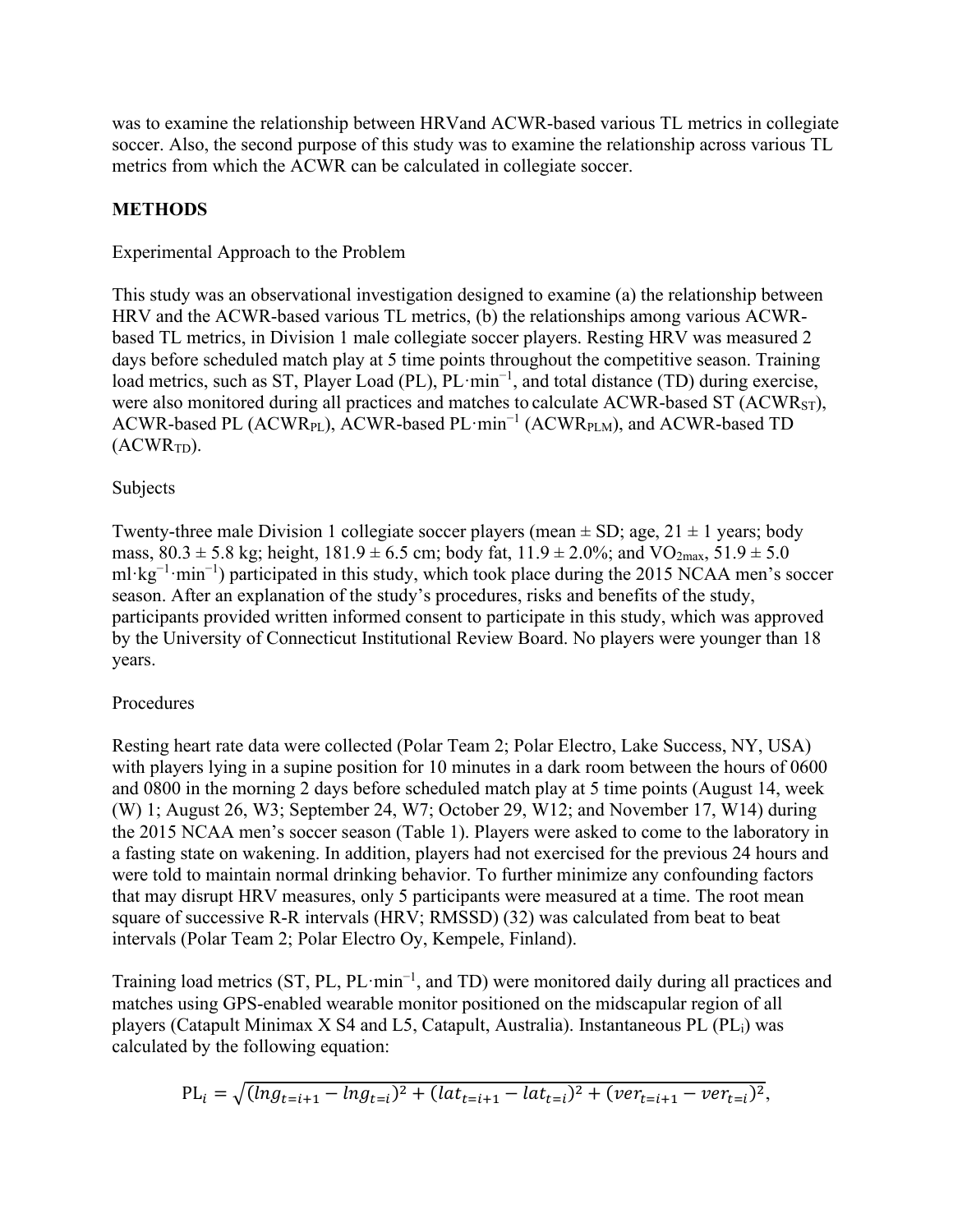where *lng* is the acceleration in the longitudinal axis, *lat* is the acceleration in the lateral axis, *ver* is the acceleration in the vertical axis, and *i* is the present time. The accumulated PL was calculated as the summation of all PL*<sup>i</sup>* values recorded over an exercise divided by a scaling factor of 100 (6,9). Session time, PL, and TD are accumulated TLs, and they represent training volume; however, PL·min<sup>−</sup><sup>1</sup> represents training intensity.

| Date<br>Timing of HRV measurement |                                                 | Week |  |
|-----------------------------------|-------------------------------------------------|------|--|
| August 14                         | Two days before the first pre-season match      |      |  |
| August 26                         | Two days before the first regular season match  |      |  |
| September 24                      | Two days before the 8th regular season match    |      |  |
| October 29                        | Two days before the final regular season match  |      |  |
| November 17                       | Two days before the first NCAA tournament match | 14   |  |

Table 1. Heart rate variability data collection sequence.\*

\*HRV = heart rate variability.

The ACWR was calculated for each TL metric by the following equation:  $ACWR = week$ average TLs/mo average (30  $\pm$  1 days) TLs, such as the average of 7/15–8/14 for W1. Days in which the team had a scheduled "off" day (no team activities took place), TL for that day received a value of 0. Some players trained before the start of pre-season and those TLs were also captured; however, players who did not train with team on campus at all before a pre-season had a value of 0. These data were used when the ACWR forW1 was calculated. For practice, no data were excluded or extracted from any of the training sessions; therefore, all calculated metrics come from the entirety of the athlete wearing the device that day. For matches, off-filed activity was excluded, and players who did not play in matches had a value of 0.

#### Statistical Analyses

Relationships between HRV (dependent variable) and the ACWR-based each TL metric (independent variables) were evaluated using mixed effects models that included random effects of the subject on intercepts. This analysis was performed using RStudio Version 0.98.1056 (c 2009-2013RStudio, Inc.).

Data are presented as mean  $\pm$  *SD*, mean differences (MDs), and 95% confidence intervals (95%) CIs). Effect size (ES) was also measured using Cohen's *d* with the resulting effects identified as either small (0.2–0.49), medium (0.5–0.79), or large  $(>0.8)$  effects (25). Separate repeatedmeasures analysis of variance (ANOVA) with subsequent post hoc analyses of an adjustment for multiple comparisons of Bonferroni was used to determine differences in HRV. Separate repeated-measures ANOVA with Tukey pairwise comparison was used to detect the differences between the ACWR-based TL metrics across each time point and also the differences between types of ACWR-based TL metrics. Pearson product-moment correlations were used to calculate the relationship between various ACWR over the season. These statistical analyses were performed using SPSS (version 21; IBM Corporation, Armonk, NY, USA). Significance was set at a priori at  $p \leq 0.05$ .

#### **RESULTS**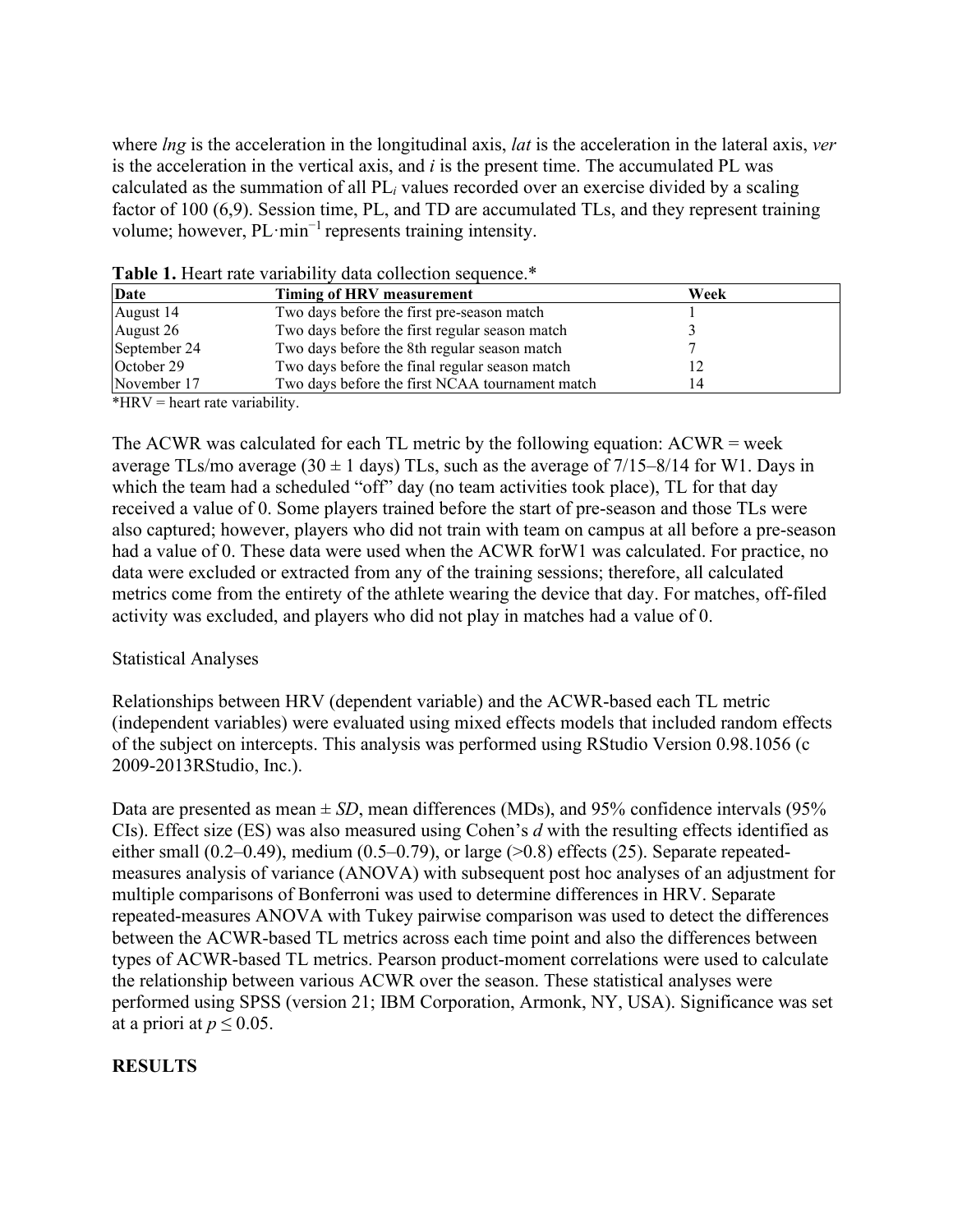An increase in ACWR<sub>ST</sub> resulted in a significant reduction in HRV throughout a season (27.4  $\pm$ 3.6 m·s<sup>-1</sup>;  $p = 0.04$ ) (Figure 1 and Table 2). Heart rate variability at W12 was significantly higher than W1 (MD [95% CI]; 44.8 m·s<sup>-1</sup> [14.2, 75.3],  $p = 0.026$ , ES = 0.87). However, there were no differences in HRV at any other time points across the season  $(p > 0.05)$ .



**Figure 1.** ACWR<sub>ST</sub> (dotted line) and HRV (solid line) over the course of season. \*Different ( $p$  < 0.05) from W1; #different  $(p < 0.05)$  from previous time point; and +different  $(p < 0.05)$  from W7 and W3.  $ACWR_{ST}$  = acute: chronic workload ratio–based session time; HRV = heart rate variability.

| <b>Table 2.</b> Mixed effects model prediction of HRV by ACWR-based TL metrics.*† |  |  |  |
|-----------------------------------------------------------------------------------|--|--|--|
|-----------------------------------------------------------------------------------|--|--|--|

|                          | Intercept $(s \cdot \text{min}^{-1})$ | Slope $(s \cdot \text{min}^{-1})$ |        | Error |
|--------------------------|---------------------------------------|-----------------------------------|--------|-------|
| $ACWRST$ (au)            | $106.8 \pm 9.4$                       | $-7.4 \pm 3.6$                    | 0.0441 | 40.7  |
| $ACWR_{PL}(au)$          | $105.8 \pm 9.3$                       | $-6.9 \pm 3.6$                    | 0.060  | 40.8  |
| ACWR <sub>PLM</sub> (au) | $102.3 \pm 9.3$                       | $-4.7 \pm 4.0$                    | 0.245  | 41.3  |
| ACWR <sub>TD</sub> (au)  | $105.6 \pm 9.2$                       | $-6.9 \pm 3.6$                    | 0.059  | 40.8  |

\*HRV = heart rate variability;  $ACWR$  = acute:chronic workload ratio;  $TL$  = training load. †Acute:chronic workload ratio–based session time (ACWRST), Player Load (ACWRPL), PL·min<sup>−</sup><sup>1</sup> (ACWRPLM), and total distance  $(ACWR<sub>TD</sub>)$ .

‡Significant predictor of HRV.

| <b>Table 3.</b> Relationship between the ACWR-based TL metrics.*† |  |  |
|-------------------------------------------------------------------|--|--|
|-------------------------------------------------------------------|--|--|

| r                        | $ACWRST$ (au) | $ACWR_{PL}(au)$                        | ACWR <sub>PLM</sub> (au) |
|--------------------------|---------------|----------------------------------------|--------------------------|
| $ACWRST$ (au)            |               |                                        |                          |
| $ACWR_{PL}(au)$          | 0.99‡         |                                        |                          |
| ACWR <sub>PLM</sub> (au) | $0.92$ ‡      | $0.95$ <sup><math>\dagger</math></sup> |                          |
| ACWR <sub>TD</sub> (au)  | 0.98‡         | 0.99 <sub>1</sub>                      | 0.931                    |

 $*ACWR = acute:chronic workload ratio; TL = training load.$ 

†Acute:chronic workload ratio–based session time (ACWRST), Player Load (ACWRPL), PL·min<sup>−</sup><sup>1</sup> (ACWRPLM), and total distance (ACWR<sub>TD</sub>).

‡Significant (*p* < 0.05) relationship between variables using Pearson product-moment correlations.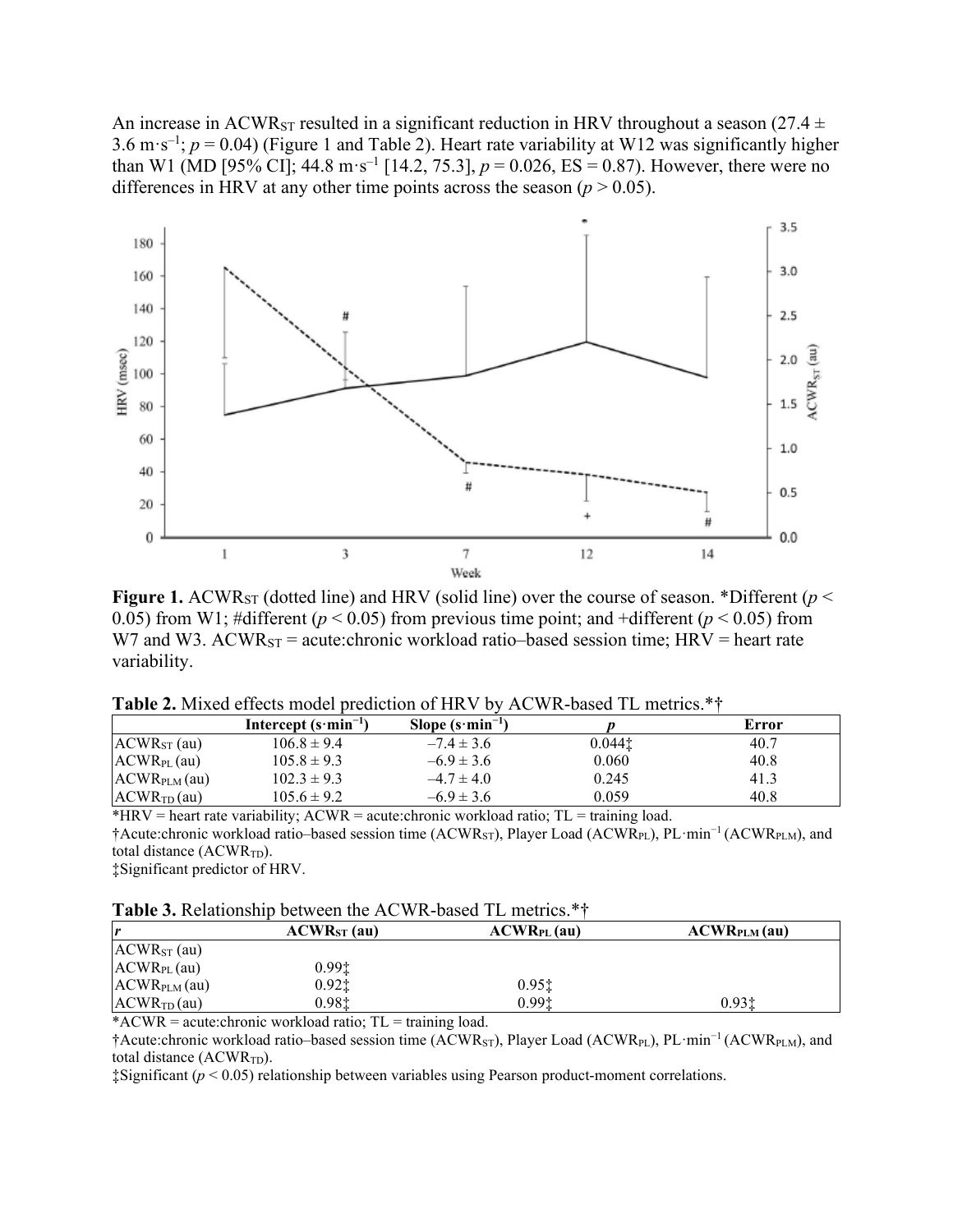Pearson product-moment correlations showed that there were significant associations between the various ACWR-based TL metrics  $(r = 0.92 - 0.99, p < 0.05,$  Table 3). Table 4 presents the changes in ACWR-based TL metrics over the course of the season. Acute:chronic workload ratio decreased over the course of the season in all ACWR-based TL metrics  $(p < 0.05)$ .

| <b>EAURE T.</b> THE AC WIN DASCE TE HIGH IG. |               |                   |                     |                     |                          |
|----------------------------------------------|---------------|-------------------|---------------------|---------------------|--------------------------|
|                                              |               |                   |                     | 12                  | 14                       |
| $ACWRST$ (au)                                | $3.0 \pm 1.0$ | $1.9 \pm 0.1^{1}$ | $0.8 \pm 0.1^{1,3}$ | $0.7 \pm 0.3^{1,3}$ | $0.5 \pm 0.2^{1,3,7}$    |
| $ACWR_{PL}(au)$                              | $3.0 \pm 1.2$ | $1.8 \pm 0.2^1$   | $0.8 \pm 0.2^{1,3}$ | $0.7 \pm 0.3^{1,3}$ | $0.5 \pm 0.3^{1,3,7}$    |
| $ACWRPLM$ (au)                               | $2.4 \pm 1.6$ | $1.6 \pm 0.3\S^1$ | $1.0 \pm 0.1^{1,3}$ | $0.8 \pm 0.3^{1,3}$ | $0.5 \pm 0.2^{1,3,7,12}$ |
| ACWR <sub>TD</sub> (au)                      | $2.9 \pm 1.1$ | $1.8 \pm 0.2^1$   | $0.8 \pm 0.2^{1,3}$ | $0.7 \pm 0.3^{1,3}$ | $0.4 \pm 0.4^{1,3,7,12}$ |

Table 4. The ACWR-based TL metrics.\*\*

 $*ACWR = acute:chronic workload ratio; TL = training load.$ 

†Acute:chronic workload ratio–based session time (ACWRST), Player Load (ACWRPL), PL·min<sup>−</sup><sup>1</sup> (ACWRPLM), and total distance  $(ACWR<sub>TD</sub>)$ .  $(1,3,7,12)$  = significant difference from the time point within each ACWR-based TL metrics  $(p < 0.05)$ .

 $\ddagger$ Significant difference between ACWR<sub>PLM</sub> and ACWR<sub>ST</sub>, ACWR<sub>PL</sub> and ACWR<sub>TD</sub> at W1 ( $p$  < 0.05).

§Significant difference between  $\text{ACWR}_{\text{PLM}}$  and  $\text{ACWR}_{\text{ST}}$  at W3 ( $p < 0.05$ ).

#### **DISCUSSION**

The primary purpose of this study was to examine the relationship between HRV and ACWRbased various TL metrics. Our results indicate that there was a significant negative relationship between HRV and the ACWR<sub>ST</sub>. Thus, an acute decrease of ST was associated with increased HRV. The secondary purpose of this study was to examine the relationship across various ACWR-based TL metrics in collegiate soccer. Acute:chronic workload ratio–based TL metrics were highly related to each other, and our findings suggest that over the course of the season, ACWR-based TLs decreased. Interestingly, we also found that the ACWRPLM was significantly lower than the  $ACWR_{ST}$ ,  $ACWR_{PL}$ , and  $ACWR_{TD}$  at W1, and the  $ACWR_{PLM}$  was significantly lower than the ACWR<sub>ST</sub> at W3. To the best of our knowledge, this is the first investigation to explore relationships between ACWR and HRV, and examine the relationships between ACWRbased various TL metrics.

Heart rate variability analysis is a tool for assessing the degree of fatigue (33). Previous research has demonstrated that a recovery period after intense training increased HRV, indicating an abrupt compensation (33). Thus, increased HRV is a potentially sensitive indicator of dissipating accumulated fatigue (28) and better physiological state (5). In the current study, acute decrease of ST led to dissipating fatigue and an increase in HRV.

Heart rate variability increased gradually from the beginning of the season and peaked at W12, which was significantly higher than W1 (Figure 1). Acutely reducing the physiological and psychological stress of training is a potential mechanism to improve exercise performance (27). An example of this in the current study was the ACWR<sub>ST</sub> observed from W7 to W12 ( $0.7 \pm 0.3$ ). Training loads, indicated by ST, in these weeks were reduced, which was evident by the increase in HRV (Figure 1).

At the beginning of the season, as expected, the  $ACWR_{ST}$  (1.9  $\pm$  0.1 at W3) was elevated due to low chronic TL. Higher acute relative to chronic TLs are often used to induce positive training adaptations (33). For example, high-intensity training with a subsequent recovery period has led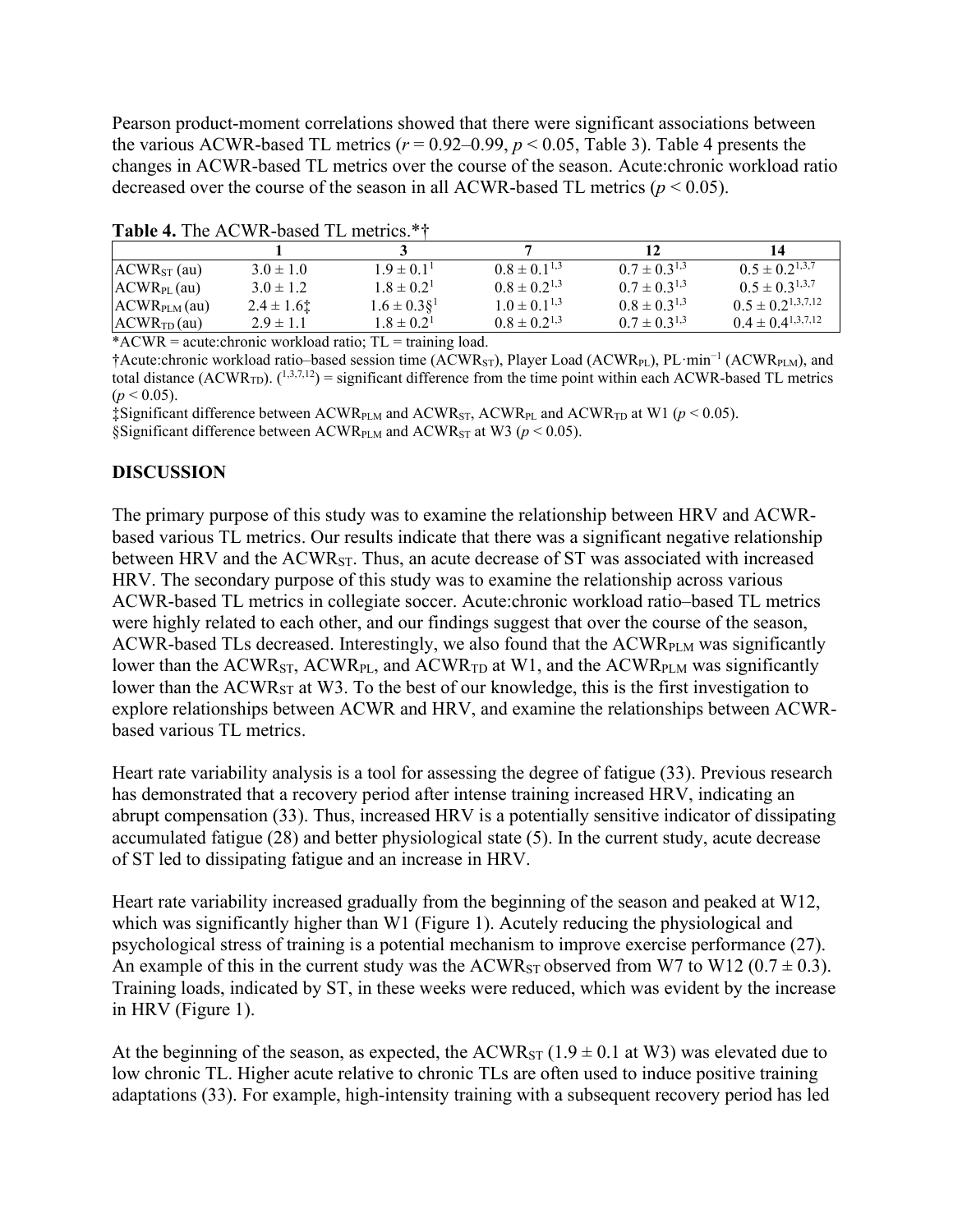to performance enhancements in cyclists (10). Previously, although workload was increased relative to the previous period, HRV did not demonstrate a statistical significant change (31). A similar trend was observed in the current study, as HRV was not significantly different between W<sub>1</sub> and W<sub>3</sub>.

At W14 compared with W12, HRV was slightly decreased, although it was not statistically significant. This might be due to a longer period of insufficient volume and intensity of training and a prolonged recovery (33). An insufficient training stimulus could induce detraining, which is a partial or complete loss of training-induced physiological and performance adaptation (27), and detraining can decrease HRV (16).

However, some researchers showed that HRV was not changed by overtraining. Hedelin et al. demonstrated that short-term overtraining in cross-country skiing did not affect HRV (17), and Uusitalo et al. (37) demonstrated that exhaustive training for 6–9 weeks did not cause a change in cardiac autonomic modulation in endurance athletes. The joint consensus statement of the European College of Sport Science and the American College of Sports Medicine suggests that there are inconsistent results of the relationships between HRV and overtraining (26). The reason for these inconsistencies remains unclear. However, one potential reason is that HRV is multifactorial (11) and factors besides overtraining could influence HRV. For example, many stress sources and negative emotions could induce low HRV (11). Depression has been associated with decreases in HRV (22). Collegiate athletes are a unique population who has potential outside factors (academic, social life, living away from family, etc.) that could influence HRV and should be considered when using HRV in a college setting.

The secondary purpose of this study was to examine the relationship across various metrics from which ACWR can be calculated in collegiate soccer. The  $ACWR_{ST}$ ,  $ACWR_{PL}$ , and  $ACWR_{TD}$ , which represented training volume, were not different from each other, but the ACWR<sub>ST</sub>,  $ACWR_{PL}$ , and  $ACWR_{TD}$  differed from the  $ACWR_{PLM}$ , which represented training intensity. Previous studies used different TL metrics, such as distance (20), speed (8), and RPE (24) to calculate the ACWR. However, no study has shown the relationship between the ACWR of different TL metrics. The results from this study might indicate that when GPS is not available, measuring ST might be a useful tool to assess TL, instead of PL or distance covered during practices and matches. For monitoring TLs, especially with GPS, a team needs time, money, and human resources (30); thus, this method of assessing TLs could be useful for teams without the necessary resources.

Heart rate variability and the ACWR were measured at only 5 time points during the season, which was a limitation of this study. In addition, information about players who were away from campus before the pre-season was not captured. Other research measured HRV more frequently to fully understand the subtle changes of the autonomic nervous system (28). Moreover, some factors, other than TLs, might also influence HRV, such as stress, mood, and fatigue from outside of exercise (11). A study that will incorporate these factors into examining the effect of HRV is needed in the future to fully understand HRV changes throughout a collegiate soccer season. In previous research, the ACWR was only used for an injury prevention purpose; thus, more studies are needed to fully understand how ACWR is related to the HR-ANS.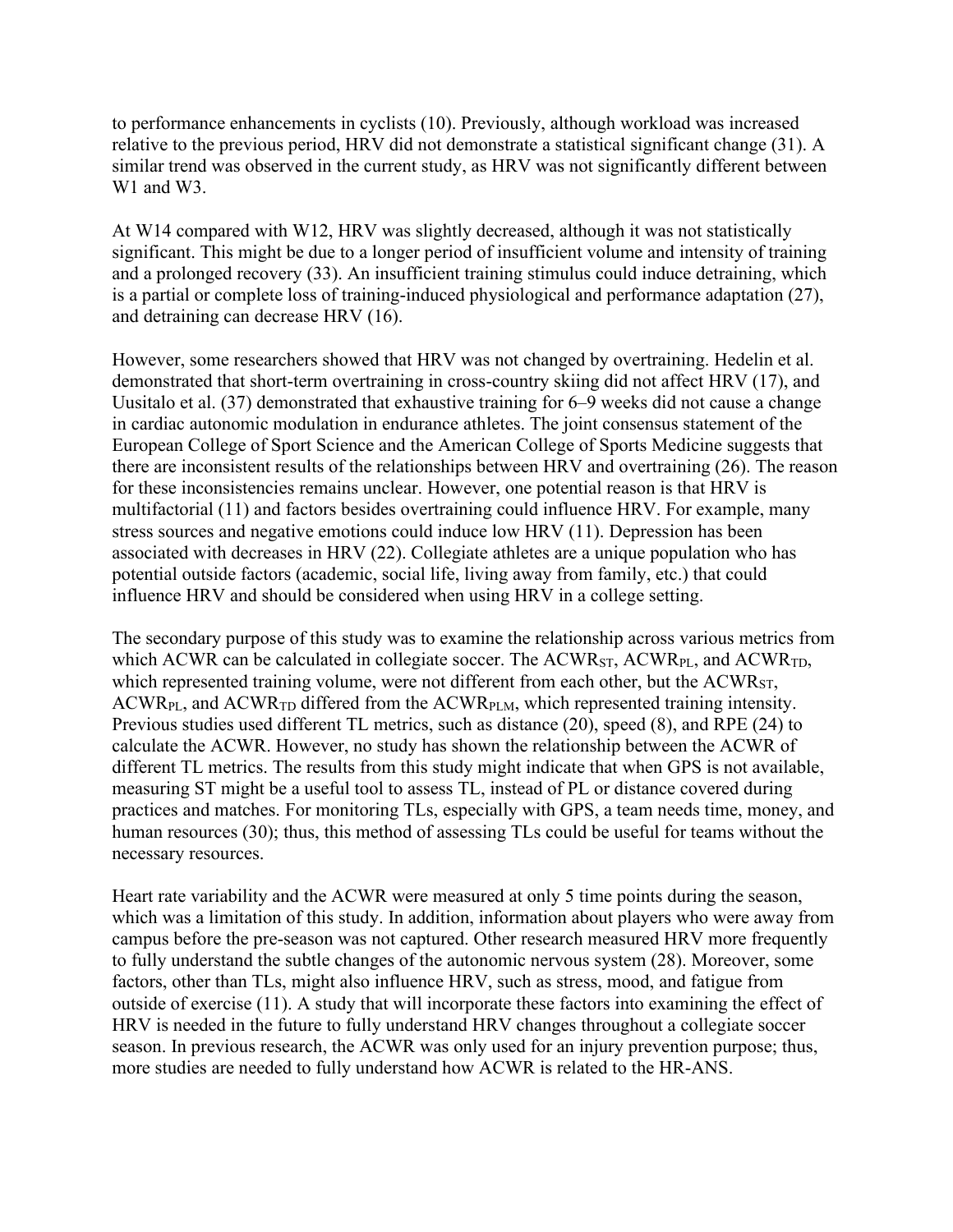In conclusion, ACWR<sub>ST</sub>, ACWR<sub>PL</sub>, and ACWR<sub>TD</sub> were not different; however, these variables differed from the ACWR<sub>PLM</sub>. Furthermore, only ACWR<sub>ST</sub> was associated with changes in HRV. Higher  $ACWR_{ST}$  was significantly associated with lower HRV, and acute increase in soccer training time might decrease the HR-ANS. Therefore, the ACWR as determined by ST might be a possible tool to use to manage TLs, with the ultimate goal being to improve the athlete's HR-ANS.

# **PRACTICAL APPLICATIONS**

Tracking the ACWR using the ST may help to optimize an athlete's HR-ANS over the course of a season. This study suggested that acute increases in training time may lead to a reduction in HRV. To improve an athlete's HR-ANS for optimal physiological state, shortening STs may induce these changes; however, considerations should be made surrounding the outside factors that can also influence the HR-ANS. Moreover, when GPS is not available, monitoring ST can be used to monitoring changes in TL throughout a season. This could allow coaches and sport scientists to calculate and use the ACWR<sub>ST</sub> without GPS analysis. Measuring ST, as opposed to GPS monitoring, does not require extra cost and labor, such as exporting and analyzing data, which could allow teams to monitor athletes who have not been able to previously. Future research should investigate how the ACWR might not only be useful for injury prevention but also to aid in the improvement of an athlete's physiological state, as shown in this study.

# **ACKNOWLEDGMENTS**

The authors thank soccer players who participated in the study. This study also would not have been possible without the help of athletic department. Also, they acknowledge Quest Diagnostics, the sponsor of this study.

# **REFERENCES**

1. Armstrong, LE and VanHeest, JL. The unknown mechanism of the overtraining syndrome: Clues from depression and psychoneuroimmunology. Sports Med Auckl NZ 32: 185–209, 2002.

2. Aubert, AE, Seps, B, and Beckers, F. Heart rate variability in athletes. Sports Med Auckl NZ 33: 889–919, 2003.

3. Bangsbo, J, Iaia, FM, and Krustrup, P. Metabolic response and fatigue in soccer. Int J Sports Physiol Perform 2: 111–127, 2007.

4. Blanch, P and Gabbett, TJ. Has the athlete trained enough to return to play safely? The acute:chronic workload ratio permits clinicians to quantify a player's risk of subsequent injury. Br J Sports Med 50: 471–475, 2016.

5. Botek, M, McKune, AJ, Krejci, J, Stejskal, P, and Gaba, A. Change in performance in response to training load adjustment based on autonomic activity. Int J Sports Med 35: 482–488, 2014.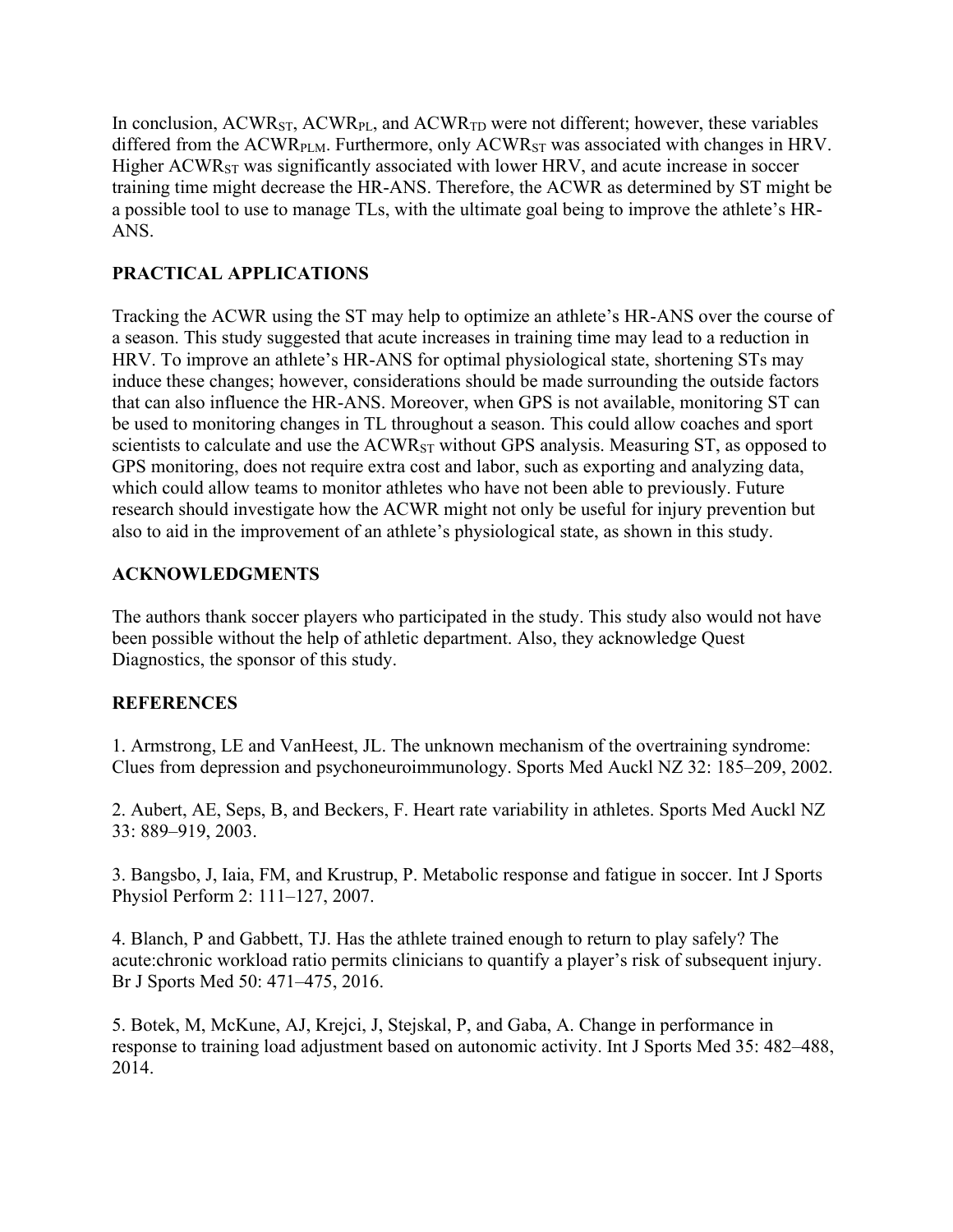6. Boyd, LJ, Ball, K, and Aughey, RJ. The reliability of MinimaxX accelerometers for measuring physical activity in Australian football. Int J Sports Physiol Perform 6: 311–321, 2011.

7. Buchheit, M, Simpson, MB, Al Haddad, H, Bourdon, PC, and Mendez-Villanueva, A. Monitoring changes in physical performance with heart rate measures in young soccer players. Eur J Appl Physiol 112: 711–723, 2012.

8. Carey, DL, Blanch, P, Ong, KL, Crossley, KM, Crow, J, and Morris, ME. Training loads and injury risk in Australian football—differing acute: Chronic workload ratios influence match injury risk. Br J Sports Med 51: 1215–1220, 2017.

9. Casamichana, D, Castellano, J, Calleja-Gonzalez, J, San Román, J, and Castagna, C. Relationship between indicators of training load in soccer players. J Strength Cond Res 27: 369– 374, 2013.

10. Clark, B, Costa, VP, O'Brien, BJ, Guglielmo, LG, and Paton, CD. Effects of a seven day overload-period of high-intensity training on performance and physiology of competitive cyclists. PLoS One 9: e115308, 2014.

11. Fatisson, J, Oswald, V, and Lalonde, F. Influence diagram of physiological and environmental factors affecting heart rate variability: An extended literature overview. Heart Int 11: e32–e40, 2016.

12. Flatt, AA, Hornikel, B, and Esco, MR. Heart rate variability and psychometric responses to overload and tapering in collegiate sprint-swimmers. J Sci Med Sport 20: 606–610, 2017.

13. Gabbett, T. Infographic: The training-injury prevention paradox: Should athletes be training smarter and harder?. Br J Sports Med 50: 273–280, 2016.

14. Gabbett, TJ, Hulin, BT, Blanch, P, and Whiteley, R. High training workloads alone do not cause sports injuries: How you get there is the real issue. Br J Sports Med 50: 444–445, 2016.

15. Gathercole, R, Sporer, B, and Stellingwerff, T. Countermovement jump performance with increased training loads in elite female rugby athletes. Int J Sports Med 36: 722–728, 2015.

16. Hansen, AL, Johnsen, BH, Sollers, JJ, Stenvik, K, and Thayer, JF. Heart rate variability and its relation to prefrontal cognitive function: The effects of training and detraining. Eur J Appl Physiol 93: 263–272, 2004.

17. Hedelin, R, Kenttä, G, Wiklund, U, Bjerle, P, and Henriksson-Larsén, K. Short-term overtraining: Effects on performance, circulatory responses, and heart rate variability. Med Sci Sports Exerc 32: 1480–1484, 2000.

18. Hulin, BT, Gabbett, TJ, Blanch, P, Chapman, P, Bailey, D, and Orchard, JW. Spikes in acute workload are associated with increased injury risk in elite cricket fast bowlers. Br J Sports Med 48: 708–712, 2014.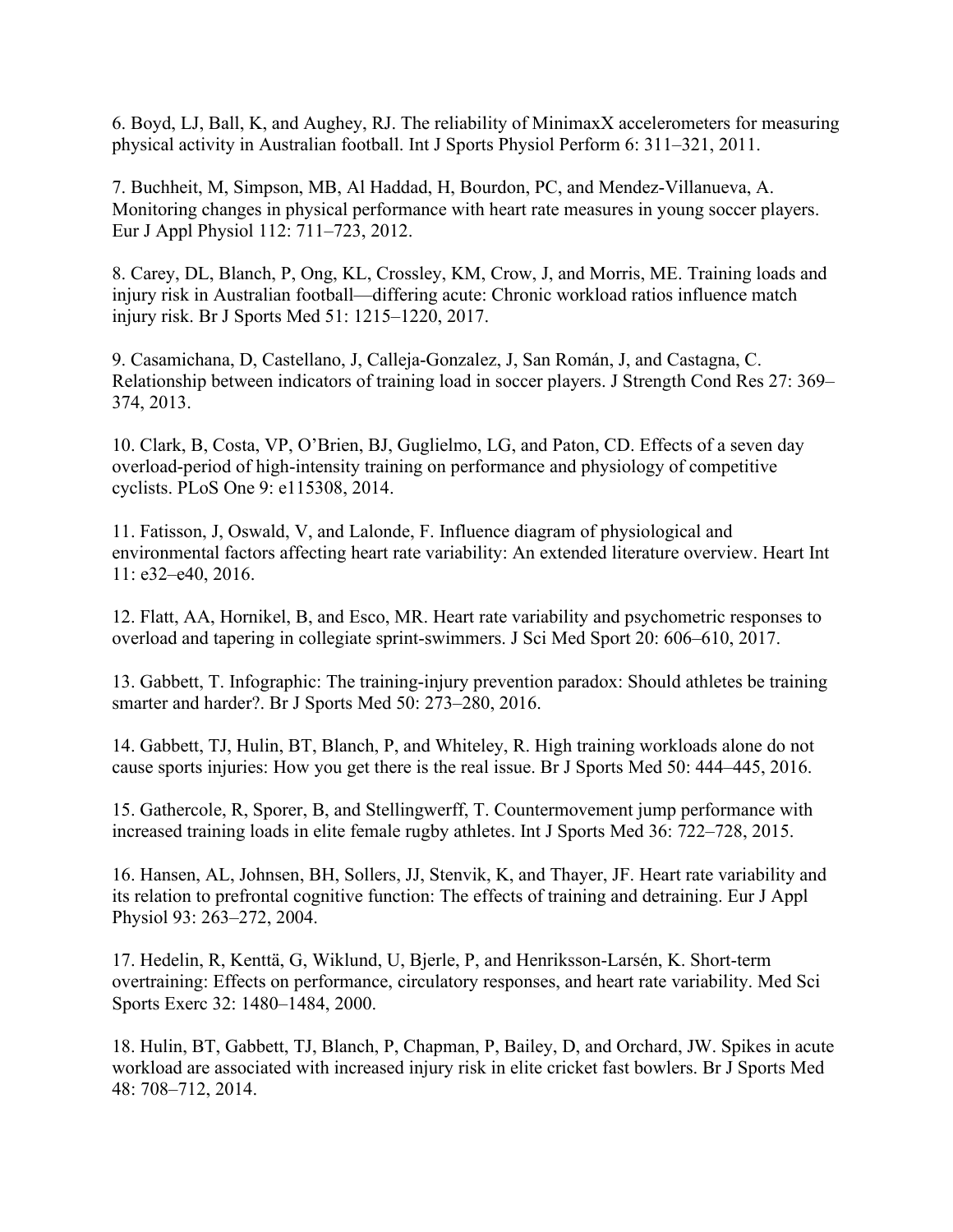19. Hulin, BT, Gabbett, TJ, Caputi, P, Lawson, DW, and Sampson, JA. Low chronic workload and the acute: chronic workload ratio are more predictive of injury than between-match recovery time: A two-season prospective cohort study in elite rugby league players. Br J Sports Med 50: 1008–1012, 2016.

20. Hulin, BT, Gabbett, TJ, Lawson, DW, Caputi, P, and Sampson, JA. The acute: chronic workload ratio predicts injury: High chronic workload may decrease injury risk in elite rugby league players. Br J Sports Med 50: 231–236, 2016.

21. Impellizzeri, FM, Rampinini, E, Coutts, AJ, Sassi, A, and Marcora, SM. Use of RPE-based training load in soccer. Med Sci Sports Exerc 36: 1042–1047, 2004.

22. Kemp, AH, Quintana, DS, Gray, MA, Felmingham, KL, Brown, K, and Gatt, JM. Impact of depression and antidepressant treatment on heart rate variability: A review and meta-analysis. Biol Psychiatry 67: 1067–1074, 2010.

23. LeMeur, Y, Pichon, A, Schaal, K, Schmitt, L, Louis, J, Gueneron, J, et al. Evidence of parasympathetic hyperactivity in functionally overreached athletes. Med Sci Sports Exerc 45: 2061–2071, 2013.

24. Malone, S, Owen, A, Newton, M, Mendes, B, Collins, KD, and Gabbett, TJ. The acute: chronic workload ratio in relation to injury risk in professional soccer. J Sci Med Sport 20: 561– 565, 2017.

25. McGough, JJ and Faraone, SV. Estimating the size of treatment effects. Psychiatry Edgmont 6: 21–29, 2009.

26. Meeusen, R, Duclos, M, Foster, C, Fry, A, Gleeson, M, Nieman, D, et al. Prevention, diagnosis, and treatment of the overtraining syndrome: Joint consensus statement of the European College of Sport Science and the American College of Sports Medicine. Med Sci Sports Exerc 45: 186–205, 2013.

27. Mujika, I and Padilla, S. Scientific bases for precompetition tapering strategies. Med Sci Sports Exerc 35: 1182–1187, 2003.

28. Naranjo, J, De la Cruz, B, Sarabia, E, De Hoyo, M, and Domínguez-Cobo, S. Heart rate variability: a follow-up in Elite Soccer Players throughout the Season. Int J Sports Med 36: 881– 886, 2015.

29. Nummela, A, Hynynen, E, Kaikkonen, P, and Rusko, H. High-intensity endurance training increases nocturnal heart rate variability in sedentary participants. Biol Sport 33: 7–13, 2016.

30. Nunes, JA, Moreira, A, Crewther, BT, Nosaka, K, Viveiros, L, and Aoki, MS. Monitoring training load, recovery-stress state, immune-endocrine responses, and physical performance in